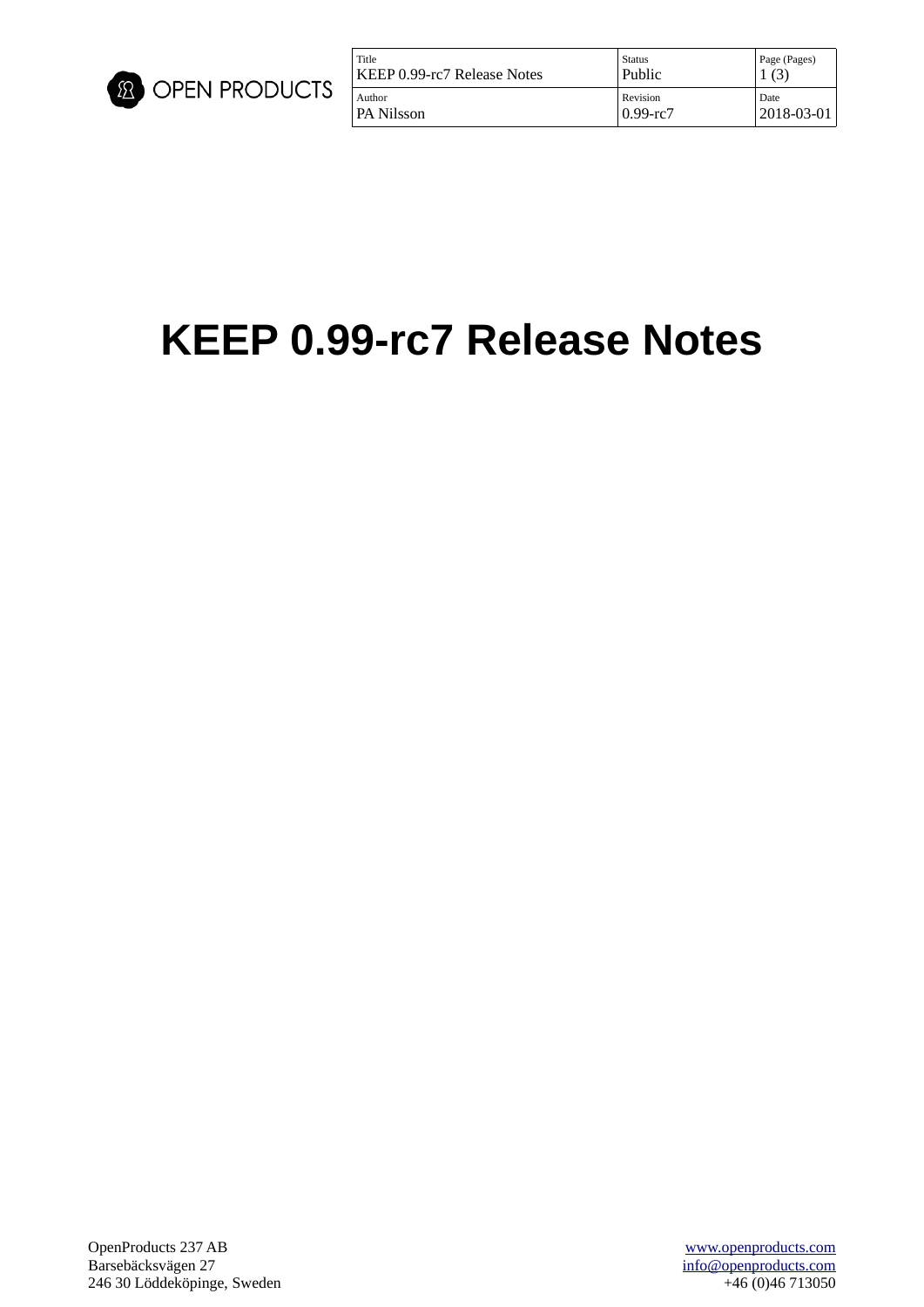

| Title                       | <b>Status</b>  | Page (Pages) |
|-----------------------------|----------------|--------------|
| KEEP 0.99-rc7 Release Notes | Public         | (3)          |
| Author                      | Revision       | Date         |
| PA Nilsson                  | $0.99$ -rc $7$ | 2018-03-01   |

## **Table of Contents**